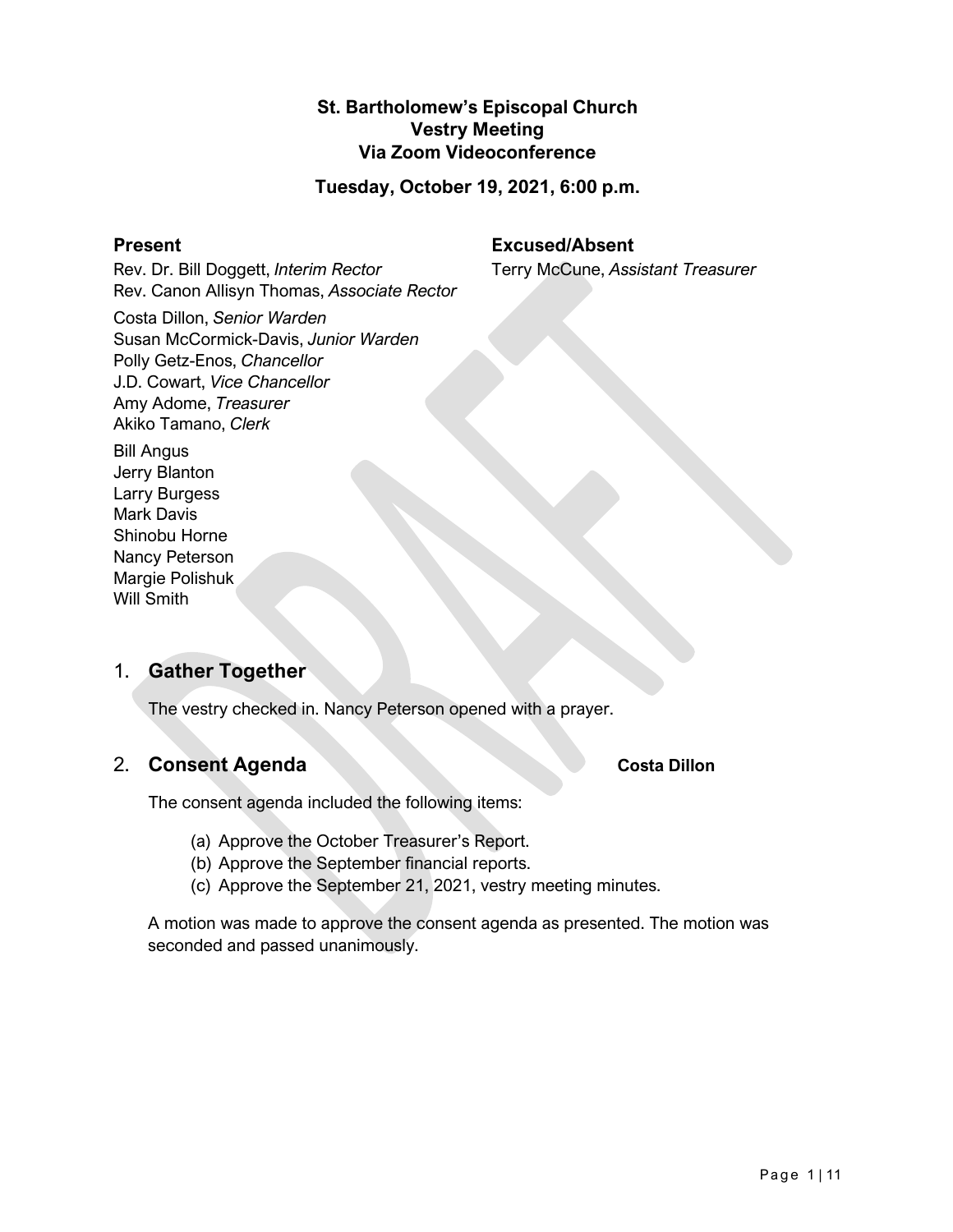# 3. **Financial Items**

# 3.1 **2022 Health Care Policy Amy Adome**

Amy Adome explained that every year before open enrollment, the St. Bart's health plan policy is reviewed and compared with what the diocese is either doing or suggests. (The health plan policy is available in Boardable; text in black indicates the current plan, while text in red indicates suggested changes.)

The diocese has suggested two optional amendments to the plan:

- For employees who are eligible for medical coverage but opt out, to enroll those employees in the Employee Assistance Program (EAP) at the employer's expense (the cost is approximately \$4 per month per employee). *The finance committee recommends that this amendment be adopted.*
- For employees who are eligible for medical coverage but opt out, to contribute the value of this benefit to the employee's employer-sponsored retirement plan. *The finance committee recommends that this amendment NOT be adopted at this time.*

A motion was made to approve the proposed St. Bartholomew's Health Care Policy, with the exception of the amendment to contribute the value of the health care benefit to the St. Bartholomew's–sponsored retirement plan for employees eligible for medical coverage who opt out (see section 7.1).

# 3.2 **Mike Jewett Promotion from Sexton to Fr. Bill Doggett Facility Manager**

Mike Jewett's promotion to Facility Manager has been approved. Fr. Bill explained that while the ideal scenario would be to have Mike be an exempt employee, the church cannot currently afford the additional \$12,000 this would require; this may be a goal for the future. For the time being, it has been decided instead to raise his hourly wage immediately to \$25 per hour, and to increase it to \$27 per hour at the new year.

# 3.3 **Participation in State Unemployment Bill Angus and Disability Insurance Programs**

St. Bart's lay employees are currently not eligible for the State of California's Unemployment Insurance (UI) or State Disability Insurance (SDI) benefits. To answer questions raised by the vestry last month regarding the possibility of St. Bart's enrolling in these programs, the controller, Erin Sacco Pineda, has provided a memo (available in Boardable) outlining the terms and costs. The main points are as follows:

- Because SDI is paid via a deduction from employee earnings, employees must vote to opt in before St. Bart's can offer these benefits.
- The church has the option to separate employees into different classes (e.g., church clergy, church lay employees, preschool employees) and allow for different outcomes for each class of employee.
- If a simple majority of a class of employees votes to opt in, all employees in that class must participate in both the UI and SDI programs for at least two years; enrolling in only one or the other is not an option.
- Benefits are not available to employees until contributions have been paid into the system for at least two quarters.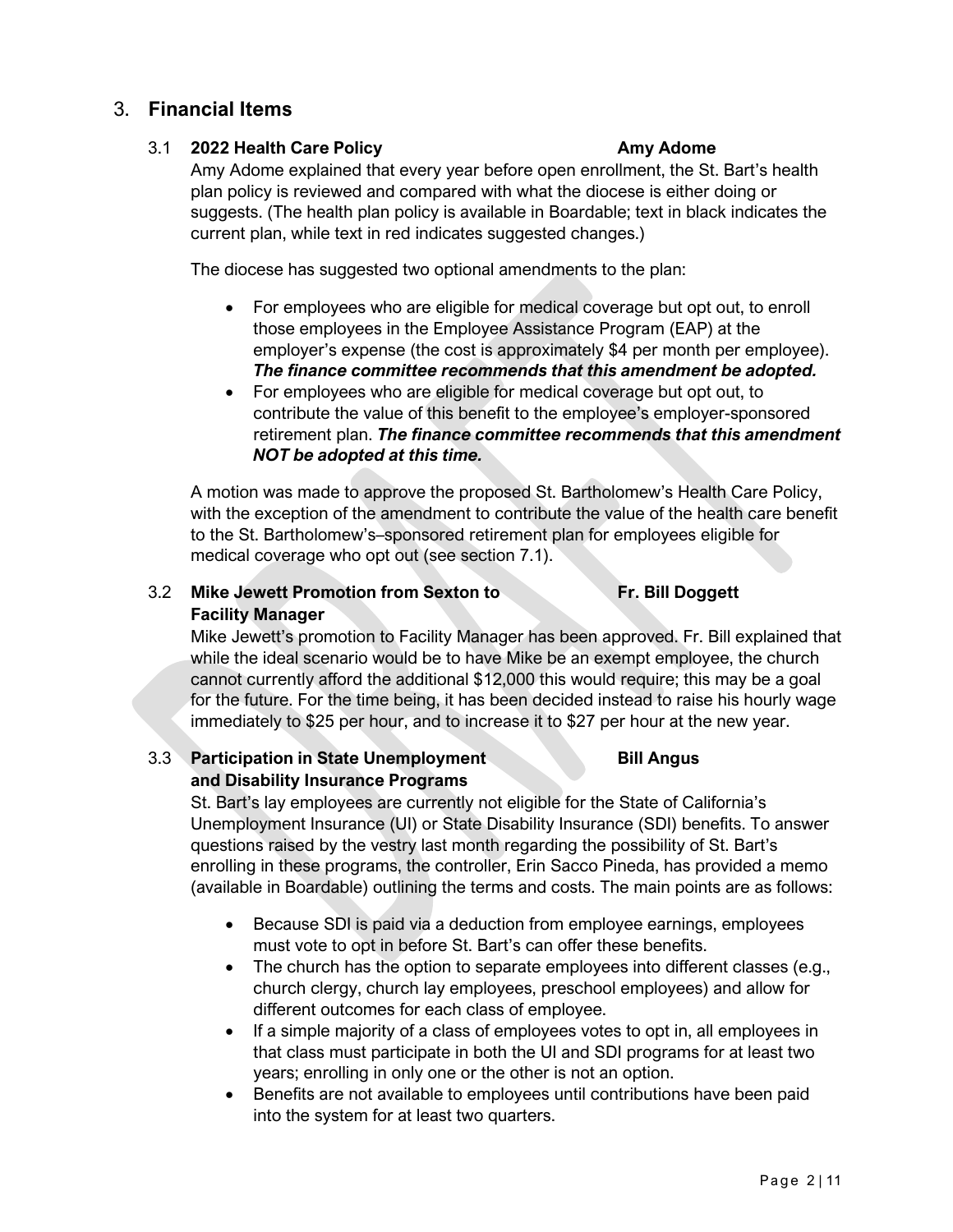The vestry discussed allowing employees to vote on whether to participate in these programs. It was agreed that it would be advisable to hold separate votes by employee class, since interest in these benefits may vary between church employees, the majority of whom work full-time, and preschool employees, who work part-time.

A motion was made to (a) advise the parish staff on the benefits and expenses associated with participation in the State of California's Unemployment Insurance (UI) and State Disability Insurance (SDI) programs; (b) invite the staff to vote by employee group (clergy, lay, preschool) on whether to participate as a group in both programs (as required by state law); and (c) in the event of a majority-yes vote of voting members in any group, authorize the necessary expenditures in the parish budget to fund the employer's UI contribution required by state law for that group (see section 7.2).

# 4. **Rector Items**

### 4.1 **Transition Concerns and Processes Fr. Bill Doggett**

### (a) **Information-Sharing Session and Listening Sessions**

Fr. Bill announced that an information-sharing session with the bishop in attendance is being planned for November 3 at 6 p.m. The meeting will be in a hybrid format (in-person/remote), and a recording will be available for those who cannot attend. The panel participants are still being worked out but will include Fr. Bill, Bishop Susan Brown Snook, and probably Canon Allisyn and the wardens. Questions will be submitted in writing only, either online or in person, with Fr. Bill serving as the moderator.

After the information-sharing session, listening sessions will be set up, probably with just the clergy and wardens. Parishioners may schedule sessions in their preferred format and will have the opportunity to ask questions, raise concerns, express feelings and what they are worried/hopeful about, etc. Notes from these conversations will be compiled anonymously as part of the data for the search.

### (b) **Parish Administrator Search**

A draft of the parish administrator job description has been completed. It should be finalized in the next day or two and will be submitted to the same agency used for the preschool director search.

# (c) **Organist Resignation**

The organist, Jenny Yun, will be leaving at the end of the year. John-Luke Addison has already lined up an interim replacement for a substantial part of the new year. An announcement to the parish will be made soon, in conjunction with news of the parish administrator search.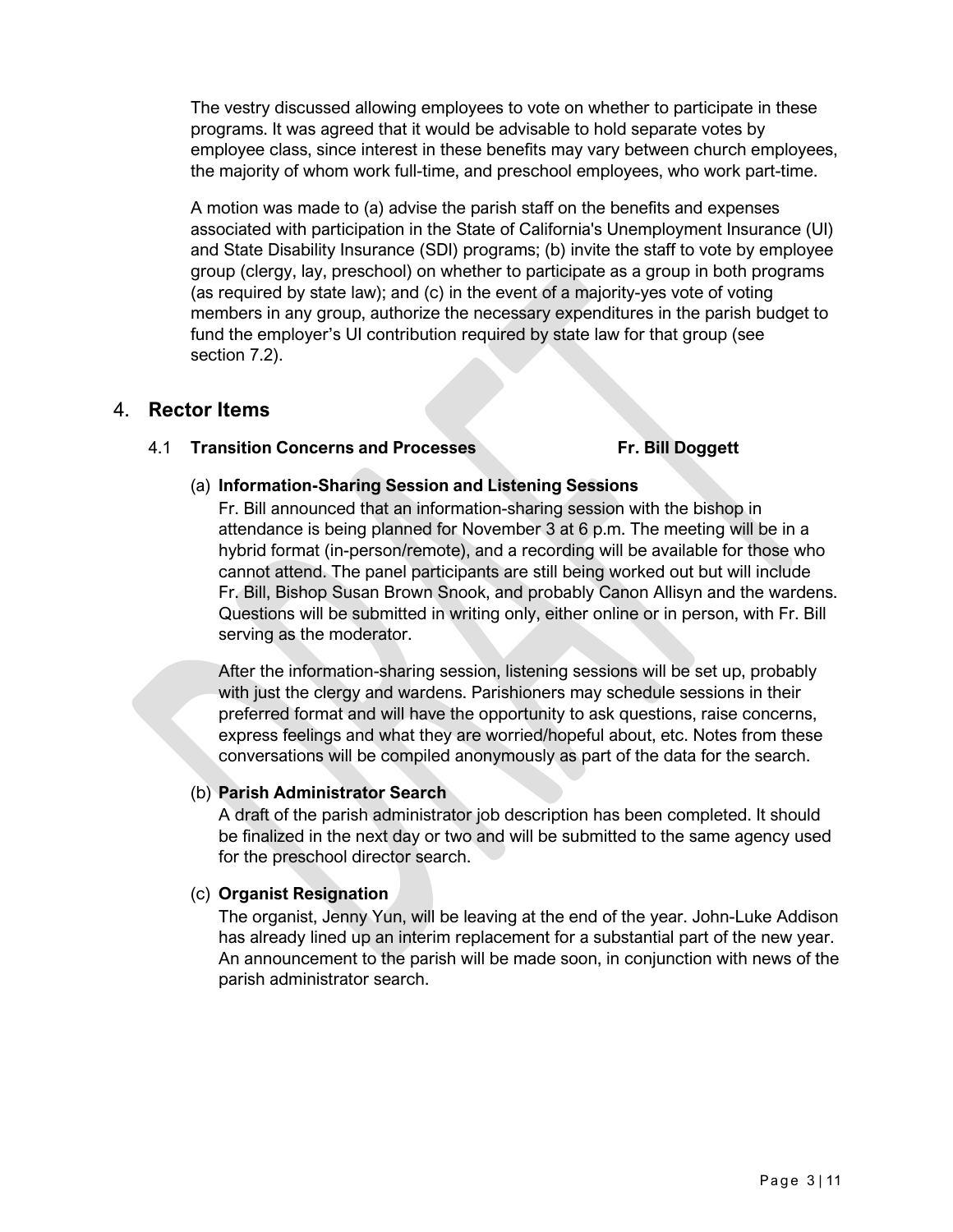# (d) **TryTank Experimental Laboratory**

Demetreus Gregg has asked that St. Bart's participate in an experimental program called TryTank, a joint venture between Virginia Theological Seminary and General Theological Seminary, which offers innovative approaches to evangelism challenges facing the Episcopal Church. The Rev. Lorenzo Lebrija is the coordinator. St. Bart's will take part in a new program coming up for Christmas that will involve changing how St. Bart's invites people to services and responds to newcomers at services and afterwards, and reporting back on lessons learned. There is no cost to participate.

### (e) **Rector Search**

Fr. Bill explained that action on the rector search is being deferred until anxiety about staff changes has settled. After the information-sharing session with the bishop and the listening sessions, St. Bart's should be ready to begin the search process. General steps are as follows:

- A transition committee will be formed to ensure all steps of the process are adequately staffed and to offer any support needed.
- A profile committee will be formed to gather information about the parish in various ways and to write a profile for vestry and diocesan approval.
- A search committee will be formed to handle the sorting and interviewing process and make a recommendation to the vestry.
- The vestry will conduct further interviews and make a final decision.

Fr. Bill also emphasized the following points:

- This is a vestry process; every decision throughout the search is the vestry's, not his. His role is to serve as chaplain, advisor, and cheerleader.
- A search process never works well unless the parish is perfectly honest about what it has been, what it is now, and what it hopes to be. If the parish avoids talking about difficult topics, that will corrupt the process.
- A successful search needs the highest possible level of participation, which will require constant invitation from the vestry.

The vestry discussed current anxieties among parishioners. The main comments are summarized below.

- The majority of parishioners are anxious not about what happened in the past but about what will happen in the future and the call process specifically. Fr. Bill responded that he will address this in a letter to the congregation to be sent in the next couple of days, in which he will explain why the search process has not started yet and announce the informationsharing session and listening sessions.
- Fr. Bill noted that the diocese is relaxing mask requirements, and St. Bart's will have to consider adjusting its mask policy accordingly.
	- Many parishioners are worried about the forthcoming masking rules, as they do not feel comfortable without masks. To accommodate these parishioners, an option could be discussed to set up outdoor seating and broadcast the service.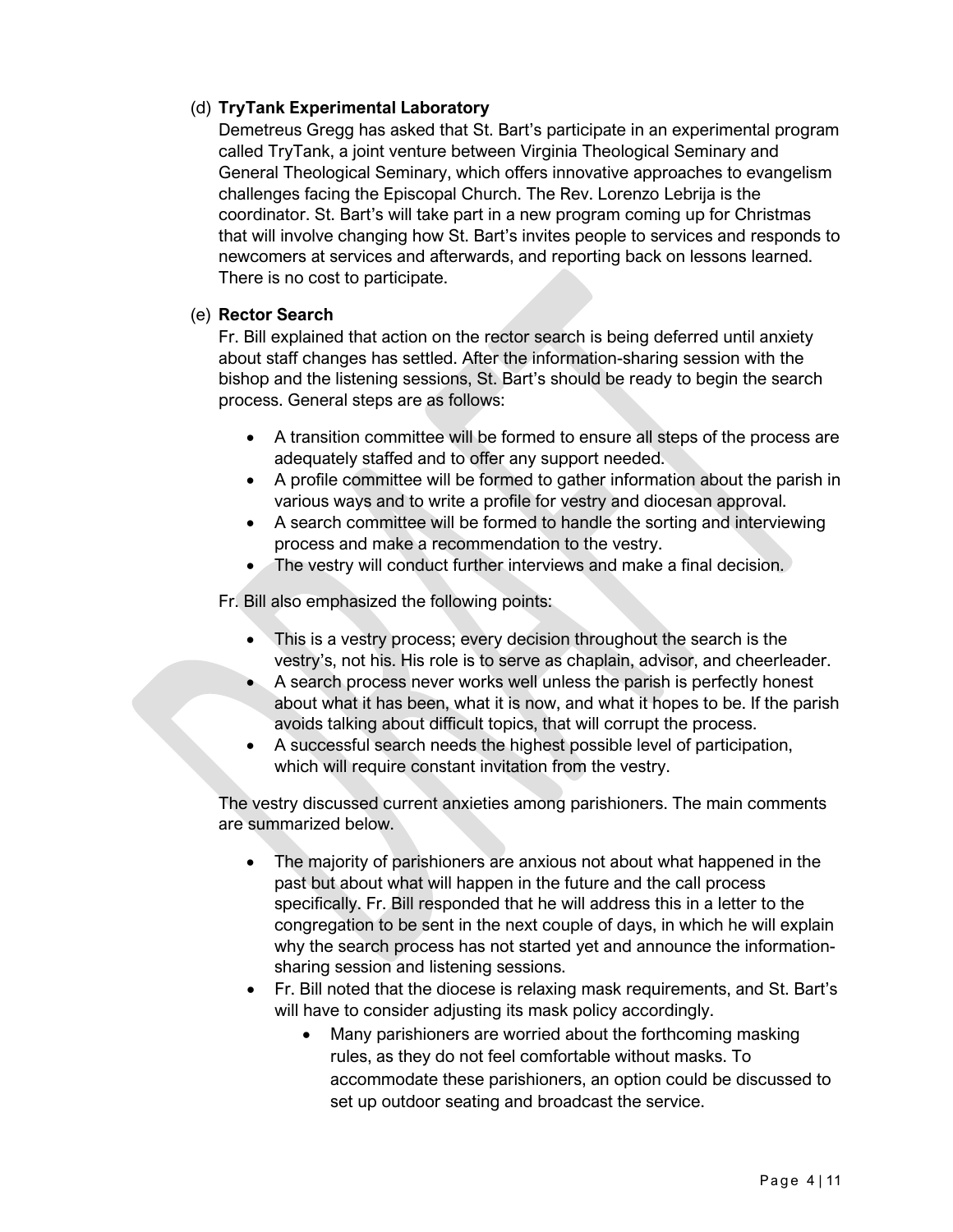- COVID anxiety is a general concern among health and mental health professionals (i.e., what can be done to help people get back to normal?).
- It is important to state that those who feel the need to wear a mask are more than welcome to do so.
- This is a complicated issue, as wearing masks may do more to protect others than the people wearing the masks.
- If St. Bart's changes its policy to no longer require masks, the rationale for making this decision should be included in the announcement of the new policy.

Canon Allisyn recommended that a button be added to the St. Bart's website to allow immediate access to the latest information on the transition process. Costa also indicated that he will be issuing another news update on October 27, to cover the search procedure, construction, the staff organizational chart, current employees, and the parish administrator search. He asked that vestry members let him know of any other items that should be included.

# 5. **Discussion Items**

# 5.1 **New Staff Organizational Chart Fr. Bill Doggett**

The new staff organizational chart has been posted in Boardable. Fr. Bill noted that, as St. Bart's is a church and a small organization, the organizational chart does not establish a hierarchical structure such as a larger business would have. Rather, it reflects a pattern of communication (e.g., who gets instructions from whom, whom staff can go to when they have questions).

### 5.2 **Phase 2 Construction Update Mark Davis**

# Mark Davis provided a status update on phase 2 construction. The original target completion date of mid-October has been pushed back to early December. The good news is that the project remains within the authorized budget, and there will be some money left over that can be applied to the next phase of construction.

Although the contractor has been doing everything possible to keep the schedule on track, the following factors have contributed to the delay:

- Underground rock impacts have forced changes to previously approved and permitted plans. This has necessitated additional City of Poway review and inspections.
- The City of Poway plan review engineer left in early September, in the middle of the review process. However, the replacement engineer, who is the immediate supervisor of the engineer who left, is familiar with the project, which has facilitated the process somewhat.
- AT&T fell behind schedule on conduit rerouting.

#### Page 5 | 11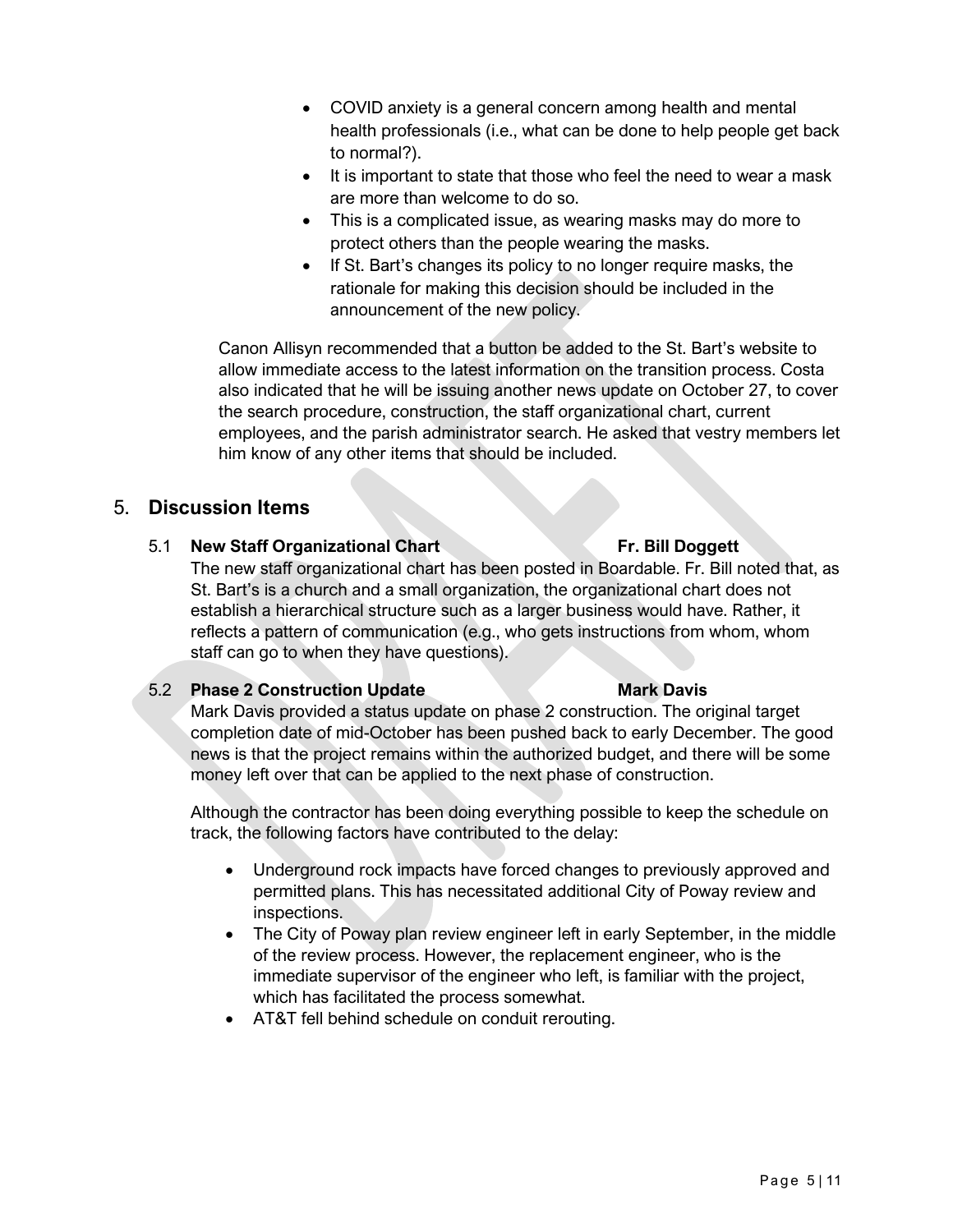The projected construction schedule for the remaining work is as follows:

- The AT&T rerouting work is now back on track and scheduled to be completed in mid-October.
- The preschool playground should be ready for state inspection and open house tours in mid-November.
- Columbarium access will be limited from early November to early December due to removal of a temporary wood ramp, which is necessary to complete work on the remaining existing ramp and steps, including repainting the columbarium. During this time, the columbarium will be accessible from the cross area only.
- The new columbarium walkway, including handrails, lighting, and landscaping, is scheduled to be completed in early December.
- Work on the upper parking area will be starting in the next few weeks and will be ready for use in late November (after Thanksgiving).
- The upper parking circle will be closed starting in mid- to late November for resurfacing, addition of new lights, and restriping. It should be ready for use in late November (after Thanksgiving).

Mark indicated that every effort will be made to stay on schedule; however, if any additional issues crop up, the schedule could be impacted. He requested vestry feedback regarding whether to give specific completion dates or a range of completion dates when notifying the congregation about the revised construction schedule.

The vestry discussed how parishioners with mobility issues will access the church when the upper parking circle is closed. It was agreed that they will need to use the ramp from the lower parking area, and volunteers with wheelchairs should be posted there to assist on the two or three Sundays when the upper parking circle is inaccessible. Canon Allisyn stated that she thinks St. Bart's has wheelchairs and Mike Jewett will know where they are located. It was also noted that more Bartmobile volunteers are needed for the Sunday 9 a.m. service.

Amy Adome noted that the Union Bank CD that is holding the security funds required by the City will be maturing tomorrow. St. Bart's has 10 days to decide whether to renew the CD; by default, it will roll over for another 120 days. As Mark indicated that 60 days would be more than sufficient, Amy stated that she would call Union Bank tomorrow and request that the CD be renewed for 60 days.

Will Smith also reported that a contractor came out a final time to fix some lighting issues, and Mike Jewett confirmed they have been resolved. The landscaping cleanup was completed last week, as well.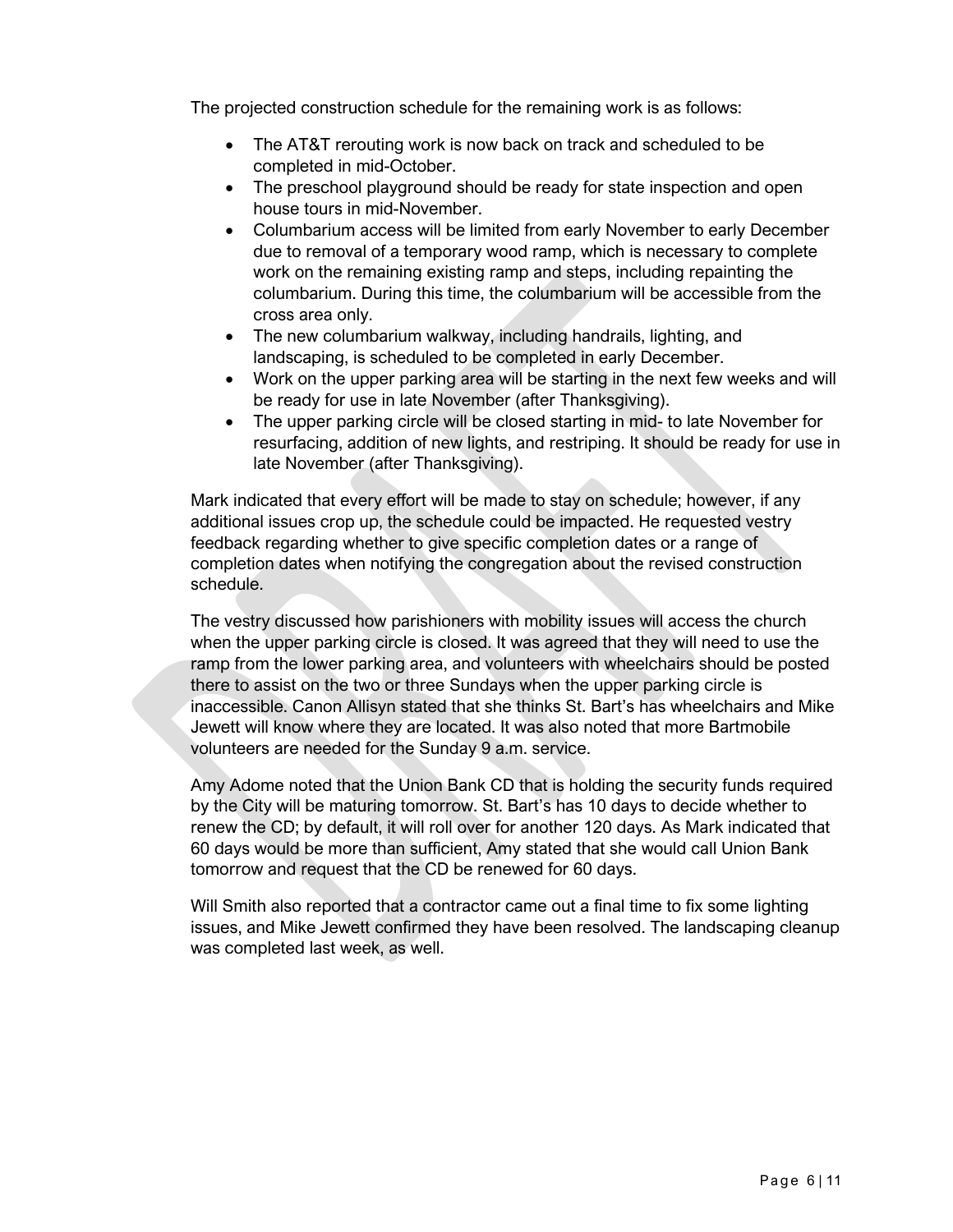# 5.3 **Ministry Liaison Updates Fr. Bill Doggett**

Fr. Bill indicated that he would like to receive regular updates from ministry liaisons. While it is okay that some ministries are not very active right now, liaisons should still report on plans, hopes, time frames, and any help needed to reactivate ministries. Ministry liaisons are not necessarily responsible for chairing their assigned ministries but should advise the vestry if help is needed to find a chair.

## (a) **Children's Ministry Will Smith**

Will Smith stated that he checked with Christine Sleeper, who reported that the Sunday school reopening is going well. However, she indicated that it is sometimes taking as long as a month to get reimbursed for items purchased for Sunday school.

The vestry discussed how to facilitate the reimbursement process, as follows:

- Amy Adome asked whether Christine could order items through Canon Allisyn, who could use her church credit card. This would make it easier to track expenses than if Christine uses her personal credit card. Canon Allisyn agreed that this is a possibility, and she will discuss it with Christine tomorrow.
- Canon Allisyn brought up the possibility of Christine having a church credit card; however, Bill Angus indicated this could be problematic as there would be no control over approval of expenditures.
- Ordering through Canon Allisyn would not be practical for situations like picking up pizzas for Trunk or Treat. Amy noted that in those instances, if Christine emails her, she will work with the bookkeeper to reimburse Christine within a week or so.
- Reviewing the reimbursement process with staff may solve the problem. Otherwise, a reimbursement protocol needs to be established with input from the finance team.
- In the past, a reimbursement form had to be obtained from the office and filled out. It would be helpful to have the option to file for reimbursement electronically. In general, finance has a number of procedures that need to be adapted to an electronic environment.

# (b) **Peace and Social Justice Ministry Susan McCormick-Davis**

Susan McCormick-Davis reported that the Peace and Social Justice Ministry, which is fairly new, has been very active throughout the pandemic. A climate education event, the Be the Change Festival, was recently held in the parking lot, with more than 12 electric vehicles and other resources for the community to explore. The social justice arm of the ministry has hosted films and book discussions, which have expanded tremendously with the use of Zoom. The ministry has always worked in conjunction with already established community groups and is starting to work with other houses of worship.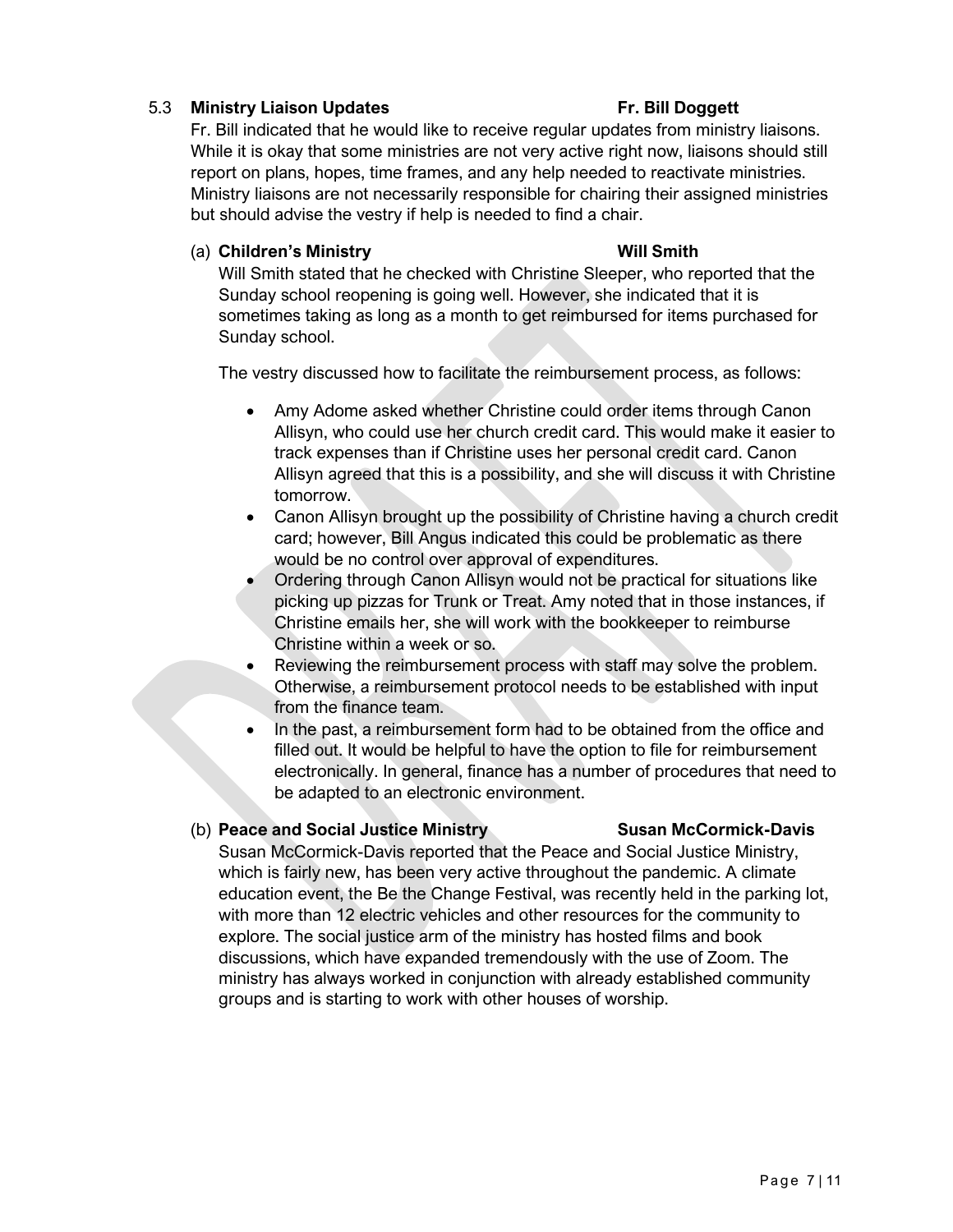# (c) **Invite Welcome Connect (IWC) Shinobu Horne**

Shinobu Horne reported that she had talked to Demetreus Gregg a couple of years ago about launching the IWC ministry, but the pandemic stalled those efforts. There are plans to regroup and invite interested people to a meeting in November. Participation in TryTank over Christmas will provide some direction and be a good foundation for restarting the ministry in January.

Fr. Bill advised that he senses in the congregation a desire to be more involved and active, and St. Bart's needs to find ways to engage them right now, while the window of opportunity is still open.

### (d) **Outreach Larry Burgess**

Larry Burgess reported that outreach was able to maintain support for the following throughout the pandemic:

- Partners including Interfaith Community Services in Escondido, St. Luke's, the Vida Joven de Mexico orphanage, RefugeeNet, North County LGBTQ, and senior centers in Rancho Bernardo and Poway
- Haiti school (through a separate dedicated fund)
- Scholarships

The vestry discussed finding ways to engage former thrift shop volunteers in the outreach ministry, since the thrift shop was once a major source of funding for outreach. Potential contacts mentioned were Cheryl Roop, Carla Morrissey, and Sumner Rollings.

Costa also asked who is responsible for contacting people who are signing up after services to volunteer with various ministries. It was suggested that this should fall under the IWC umbrella.

### (e) **Feeding San Diego Marjorie Polishuk**

Marjorie reported that Feeding San Diego has terminated its relationship with St. Bart's, as the church does not have the necessary space or infrastructure to be a distribution site at present. The ministry may need to be re-visioned at a later date.

The vestry discussed whether, in the meantime, St. Bart's might collaborate with other organizations to help with food distribution. Organizations mentioned were Interfaith, the Community Food Connection in Poway, Trinity Church, and Incarnation Lutheran Church.

Marjorie stated that she would look into working with the Community Food Connection, and Canon Allisyn also suggested that she speak to Jill Henderson, who is the primary liaison with Incarnation Lutheran Church.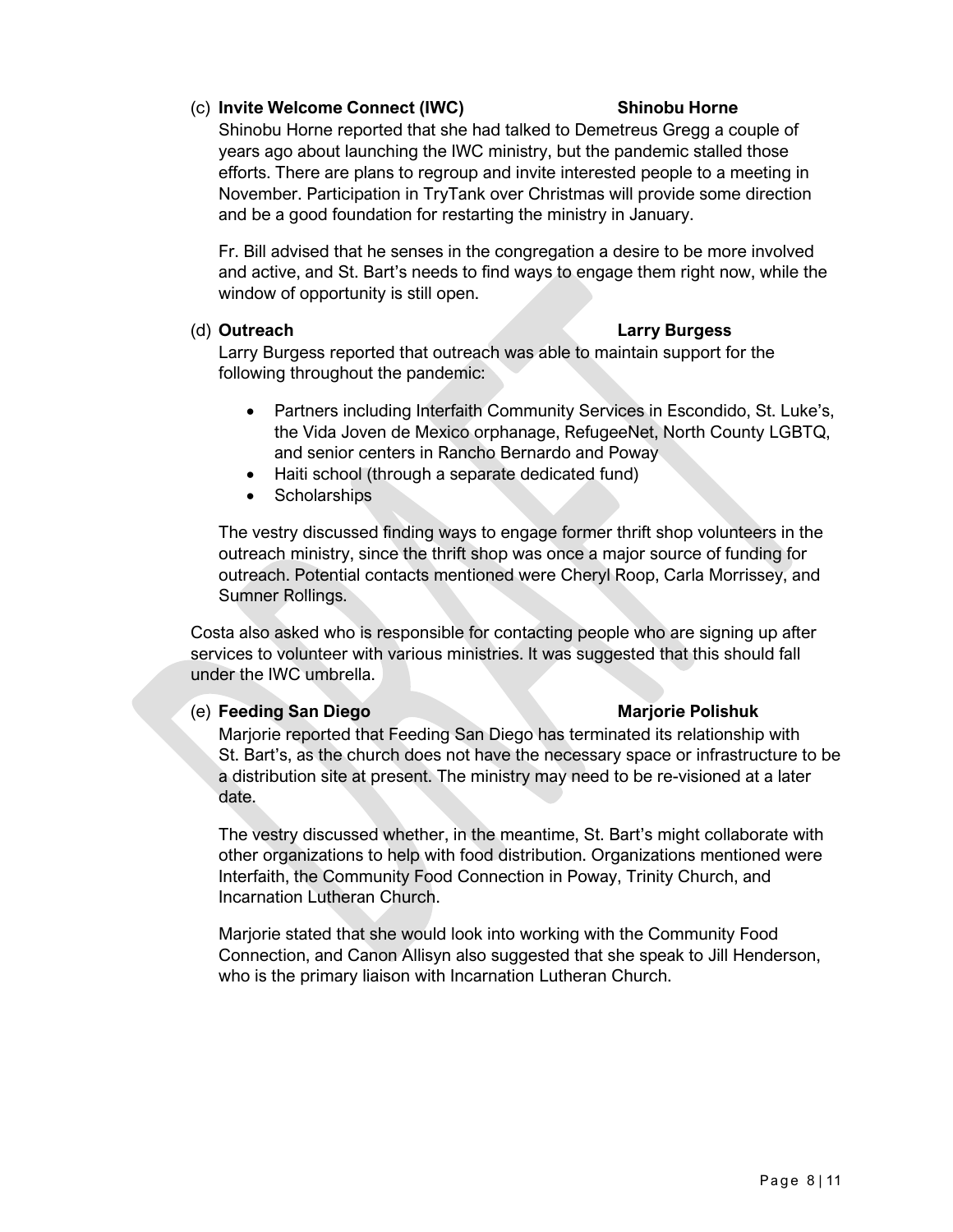#### 5.4 **2022 Vestry and Officer Slates Fr. Bill Doggett**

### (a) **Vestry Vacancies**

Three vestry vacancies will need to be filled in 2022. Costa indicated that he has approached a couple of people about running for vestry seats. He requested that vestry members speak to others who may be good candidates. Fr. Bill added that this vestry will be involved in choosing the next rector, and it would be a good idea to mention that to potential candidates. For people who show an interest, next steps would be to show them the vestry position description and refer them to Fr. Bill and/or Costa for further discussion.

Canon Allisyn suggested that she and Fr. Bill do a "Vestry 101" session on Zoom for those who might be interested. Polly Getz-Enos, Nancy Peterson, and Jill Henderson volunteered to assist.

#### (b) **Officer Vacancies**

Amy Adome indicated that she could continue as Treasurer into early 2022 (possibly March), but after that, a new Treasurer will need to be installed.

Akiko Tamano will be termed out as Clerk at the end of the year, so a new Clerk will also need to be identified.

### (c) *Rector Transitions* **Book**

Costa announced that the office has six copies of *Rector Transitions: A Handbook for Episcopal Lay Leaders* available for checkout. This book was recommended by Canon Gwynn Lynch.

# 6. **New Business**

### 6.1 **Upcoming Vestry Meetings Costa Dillon**

### (a) **December Meeting**

Costa requested feedback on whether the vestry should meet as scheduled on December 21, since this is Christmas week. Bill Angus indicated that if the meeting is moved up a week, a preliminary budget for 2022 can be ready by then.

It was agreed to reschedule the December vestry meeting to December 14.

### (b) **February Meeting**

Costa also requested input on whether the vestry should meet in person in February. The possibility of meeting in person sooner was raised; however, Fr. Bill works from home on Tuesdays. He suggested that the January meeting, when the new vestry is installed, would be a good time to discuss the best day and time to meet in person. A hybrid meeting format is also an option.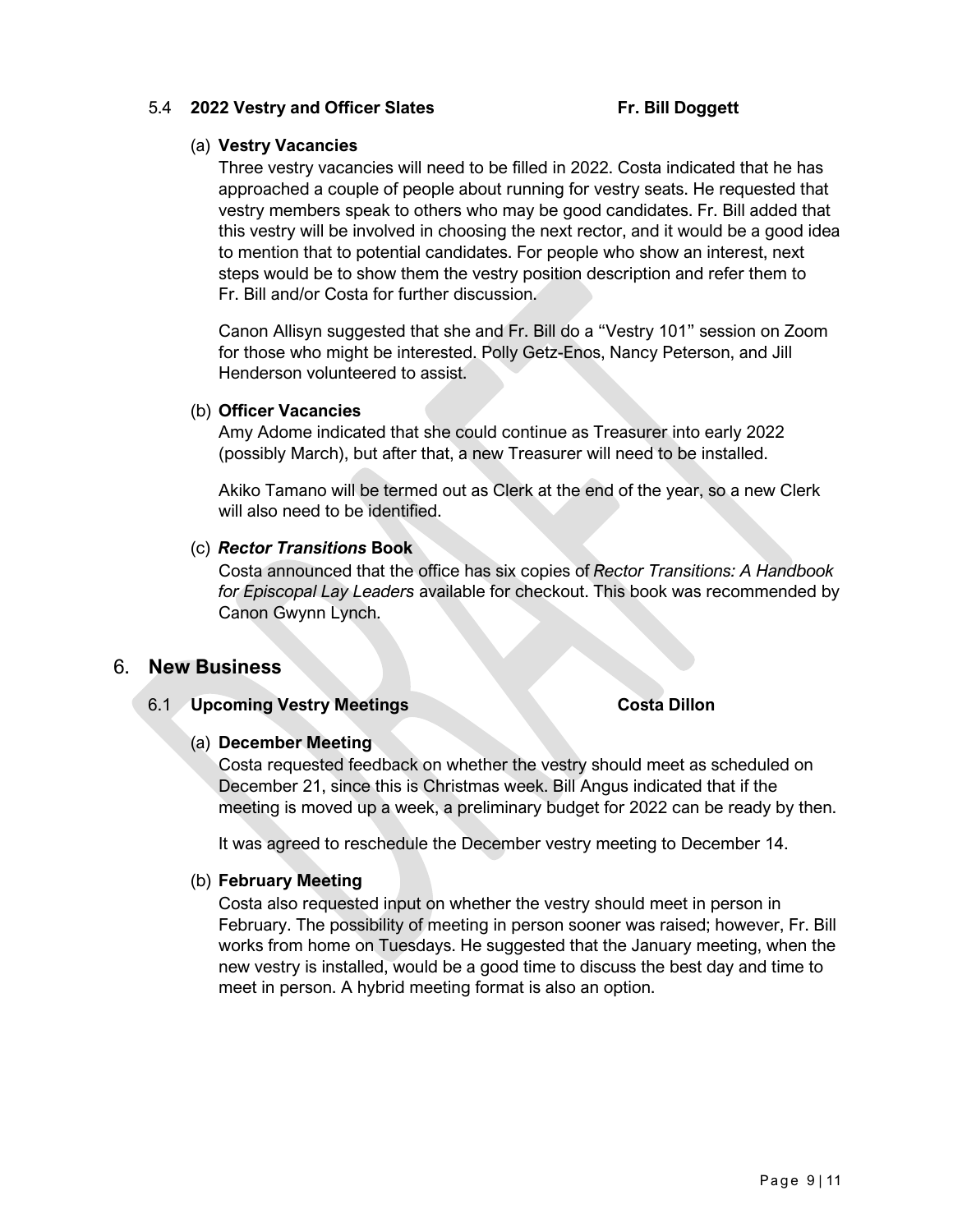# 7. **Action Items**

- 7.1 **MOTION: To approve the proposed St. Bartholomew's Health Care Policy, EXCEPT for paragraph 7 (i.e., for employees who have alternate health care coverage, St. Bartholomew's will NOT contribute the value of the health care benefit to the St. Bartholomew's–sponsored retirement plan).** The motion was made, seconded, and passed unanimously. (See section 3.1 for discussion.)
- 7.2 **MOTION: To (a) advise the parish staff on the benefits and expenses associated with participation in the State of California's Unemployment Insurance (UI) and State Disability Insurance (SDI) programs; (b) invite the staff to vote by employee group (clergy, lay, preschool) on whether to participate as a group in both programs (as required by state law); and (c) in the event of a majority-yes vote of voting members in any group, authorize the necessary expenditures in the parish budget to fund the employer's UI contribution required by state law for that group.**

The motion was made, seconded, and passed unanimously. (See section 3.3 for discussion.)

# 8. **Announcements**

8.1 **Upcoming Events Canon Allisyn**

- (a) "All You Need Is Love" Gala / Outreach Fundraiser: POSTPONED TO 2022
- (b) Stewardship Season: September
- (c) Diocesan Convention (CHANGED TO VIRTUAL): November 12–13
- (d) Bishop Curry Visit: POSTPONED TO 2022
- (c) Bishop Susan Brown Snook Visitation: April 3, 2022

# 9. **Closing Prayer**

Nancy Peterson closed with a prayer.

# 10. **Adjournment**

The meeting adjourned at 8:10 p.m.